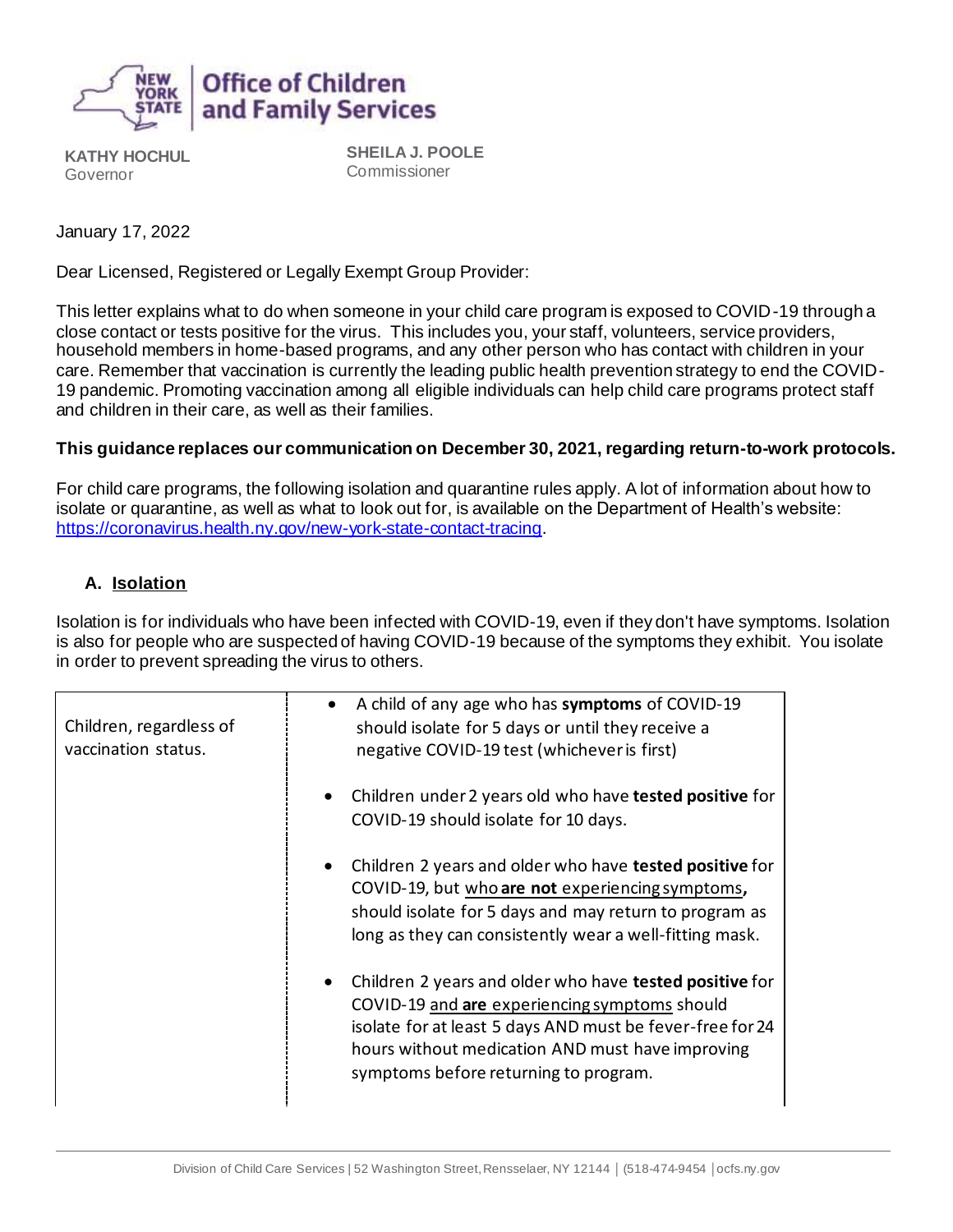|                                                             | A child who is immunocompromised or who was<br>hospitalized for COVID-19 should consult their<br>healthcare provider before returning to program                                                                                                                                              |
|-------------------------------------------------------------|-----------------------------------------------------------------------------------------------------------------------------------------------------------------------------------------------------------------------------------------------------------------------------------------------|
| Staff or Volunteers,<br>regardless of vaccination<br>status | If your child care program is experiencing staff<br>shortages, a staff member or volunteer should isolate<br>for 5 days before returning to work. Then they may<br>return so long as they are not experiencing new or<br>worsening symptoms and are able to wear a well-fitting<br>face mask. |
|                                                             | If your child care program is not experiencing staff<br>shortages, a staff member or volunteer should isolate<br>for 10 days before returning to work.                                                                                                                                        |
|                                                             | A staff member or volunteer who is<br>immunocompromised or who was hospitalized for<br>COVID-19 should consult their healthcare provider<br>before returning to program                                                                                                                       |

**For home-based programs**, if any person (provider, staff, household member) is isolating in the home, they must be completely separated from the child care program while it is operating. If complete separation is not possible, the program may not have any unrelated children in care.

## **B. QUARANTINE**

Quarantine is for someone who has had **exposure** to COVID-19 but who does not have any symptoms of COVID-19/has not tested positive COVID-19. Exposure to COVID-19 occurs when Person A has **close contact** with Person B, who has COVID-19. It is considered close contact if Person A and Person B share the same household or if they were within 6 feet of each other for 15 minutes or more over a 24-hour period while Person B had COVID-19.

Who has to quarantine following exposure to COVID-19?

| If the person exposed to COVID-19:<br>Has been vaccinated and boosted<br><b>OR</b><br>Completed the primary series of Pfizer<br>or Moderna vaccine within the last 6<br>months<br><b>OR</b><br>Completed the primary series of J&J<br>vaccine within the last 2 months | No quarantine is required for a student or staff<br>member who is fully vaccinated.<br>Wear a mask around others for 10 days.<br>$\bullet$<br>• Test on day 5, if possible.<br>If you develop symptoms, get a test and stay home. |
|------------------------------------------------------------------------------------------------------------------------------------------------------------------------------------------------------------------------------------------------------------------------|-----------------------------------------------------------------------------------------------------------------------------------------------------------------------------------------------------------------------------------|
| If the person:                                                                                                                                                                                                                                                         | Children:<br>Children under the age of 2 years, as well as<br>$\bullet$<br>any child who cannot wear a well-fitting<br>mask for any reason, should remain out of                                                                  |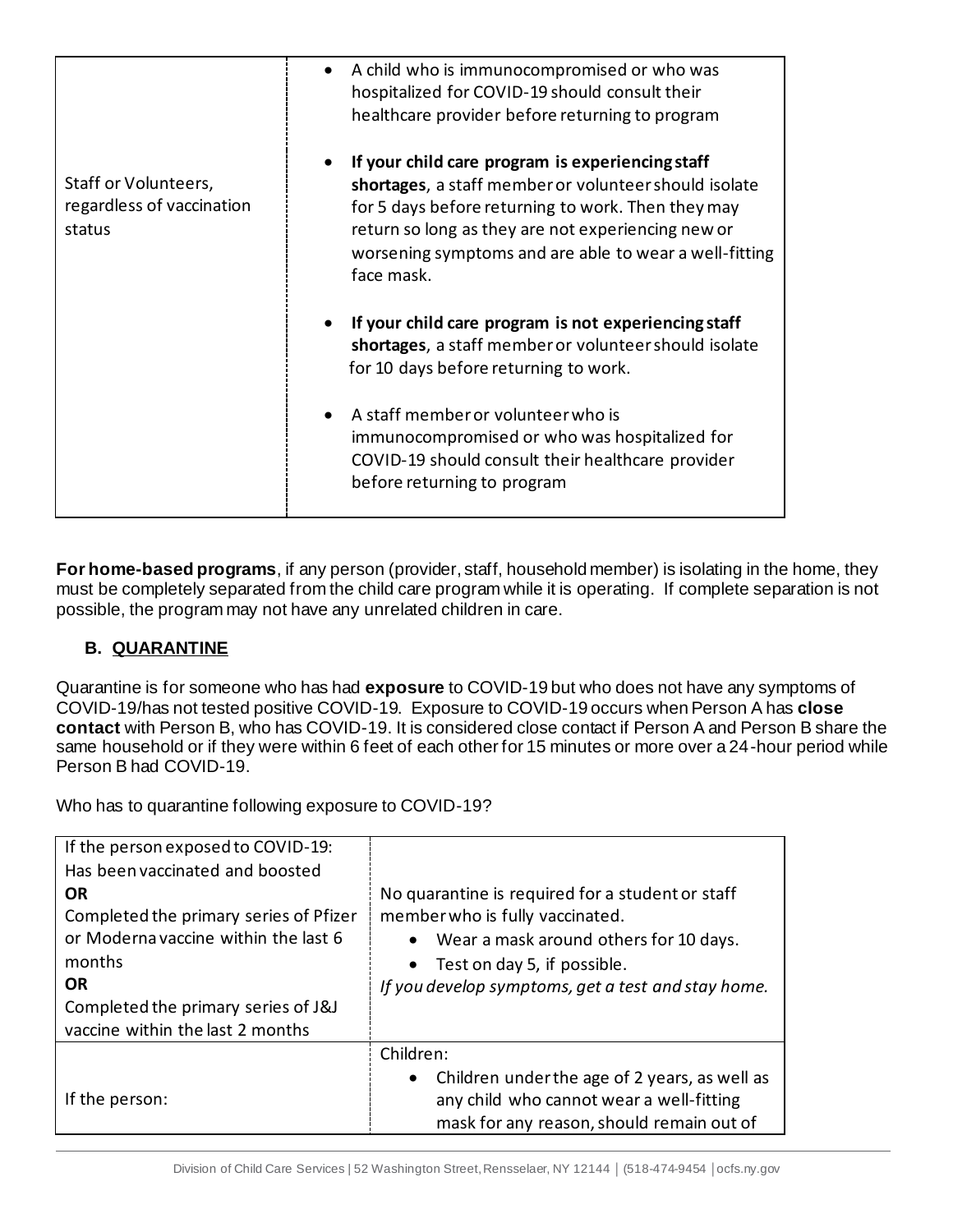| Completed the primary series of Pfizer<br>or Moderna vaccine over 6 months ago<br>and are not boosted<br><b>OR</b><br>Completed the primary series of J&J | the child care program for a full 10 days. If<br>they have no symptoms or their symptoms<br>are resolving after 10 days, they can return<br>to the child care program.                                                                                                                                                              |
|-----------------------------------------------------------------------------------------------------------------------------------------------------------|-------------------------------------------------------------------------------------------------------------------------------------------------------------------------------------------------------------------------------------------------------------------------------------------------------------------------------------|
| over 2 months ago and are not<br>boosted<br><b>OR</b><br>Are unvaccinated                                                                                 | Children over the age of 2 years who are<br>٠<br>unvaccinated may return to the child care<br>program after 5 days of quarantine if they<br>are able to wear a well-fitting face mask and<br>provided that they are fever-free for 24<br>hours without the use of fever-reducing<br>medication and other symptoms have<br>improved. |
|                                                                                                                                                           | Any quarantining for exposure should take a<br>COVID-19 test on day 5, if possible.                                                                                                                                                                                                                                                 |
|                                                                                                                                                           | Staff:<br>If your child care program is experiencing<br>$\bullet$<br>staff shortages, an unvaccinated staff<br>member or volunteer should quarantine for<br>5 days before returning to work, so long as<br>they are not experiencing new or worsening<br>symptoms and are able to wear a well-fitting<br>face mask.                 |
|                                                                                                                                                           | If your child care program is not<br>$\bullet$<br>experiencing staff shortages, an<br>unvaccinated staff member or volunteer<br>should quarantine for 10 days before<br>returning to work.                                                                                                                                          |
|                                                                                                                                                           | They should test on day 5 if possible.<br>If you develop symptoms, get a test and stay                                                                                                                                                                                                                                              |
|                                                                                                                                                           | home.                                                                                                                                                                                                                                                                                                                               |

**For home-based programs**, if any person (provider, staff, household member) is quarantining in the home, they must be completely separated from the child care program while it is operating. If complete separation is not possible, the program may not have any unrelated children in care.

Please note that the Department of Health has recently issued guidance for K-12 schools. That guidance does NOT apply to child care programs.